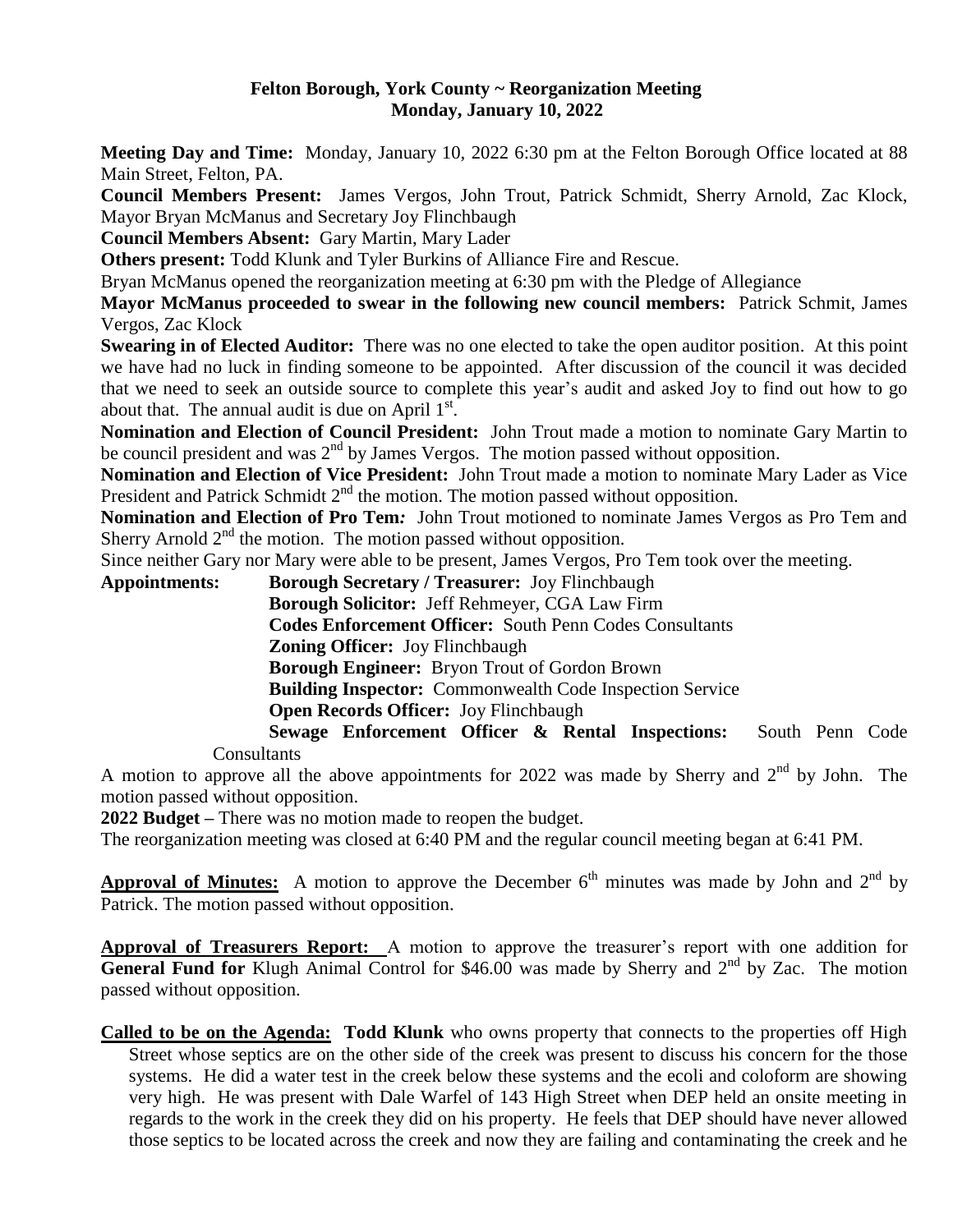wants to know what the borough is going to do about it. After much discussion on the issue the council asked Joy to reach out to our contact at DEP and South Penn Codes to see what the next steps would be to look into this matter. Todd left the meeting at 7:14 pm.

# **Alliance Fire and Rescue –** Tyler Burkins

- There were a total of 80 calls in December. None of them were in the borough
- In 2021 there were a total of 836 calls with the following breakdown: 206 for Leo and Union, 503 for Leo and 127 for Union. With 28 of those calls in Felton Borough
	- o They had 12 fire loss incidents which were House/Vehicle fires with a total loss of \$918,150.00
- Fundraising committee has begun to meet to hopefully plan some upcoming events. Rental rates have gone up this year because of the upgrades that have been done at Fireside.
- 2 ladder trucks the new one has had no issues and the interim they are not sure what to do with yet. Not sure if they want to keep both or not.

### **Solicitor:**

The following are the items that Jeff's office has been working on:

- **Refuse Contract:** We are waiting for signed copies of the Agreement from Penn Waste. Joy mentioned that they have all been received now.
- **230 East Main Street:** Jeff received updates from the Codes Enforcement Officer and the Borough Secretary regarding communications from the property owner and the status of the property. I prepared a draft e-mail to Mr. Burkins which was provided for your review and approval. Please advise if you want me to send the email or doing something else to try to move this matter toward resolution. A motion was made by Patrick and  $2<sup>nd</sup>$  by John to have Jeff proceed with his involvement in this matter. The motion passed without opposition.
- **Charles Street Improvement Project/Farhat Excavating LLC:** We have had communications with Farhat Excavating and the Borough Engineer regarding removal of the blue mesh and provided photos to the contractor. The contractor is proposing an on-site meeting and is willing to remove, re-staple, or trim the mesh that is getting stuck in the mower. We have been advised by the Contractor that the mesh is biodegradable and that its removal will require approval from the York County Conservation District. Please advise if there is any action you would like us to pursue at this juncture.
- **Nuisance Ordinance:** We are in the process of drafting an updated Nuisance Ordinance and will provide it to you in the near future for your review and adoption.

### **Bidding Limit Thresholds Increase for 2022:**

- o Purchases and contracts below \$11,800 require no formal bidding or written/telephonic quotations. (the previous amount was \$11,500)
- o Purchases and contracts between \$11,800 and \$21,900 require three written/telephonic quotations. (the previous range was \$11,500-\$21,300)
- o Purchases and contracts over \$21,900 require formal bidding. (the previous amount was \$21,300)

Sherry left the meeting at 7:30 pm.

### **Code Enforcement**

- Jeremy Kerstetter provided a memo to the council of updates on the properties they are working on.
- 230 Main Street emails was discussed earlier
- $\bullet$  143 High Street is now being handled by DEP this was discussed earlier.

### **Engineer** –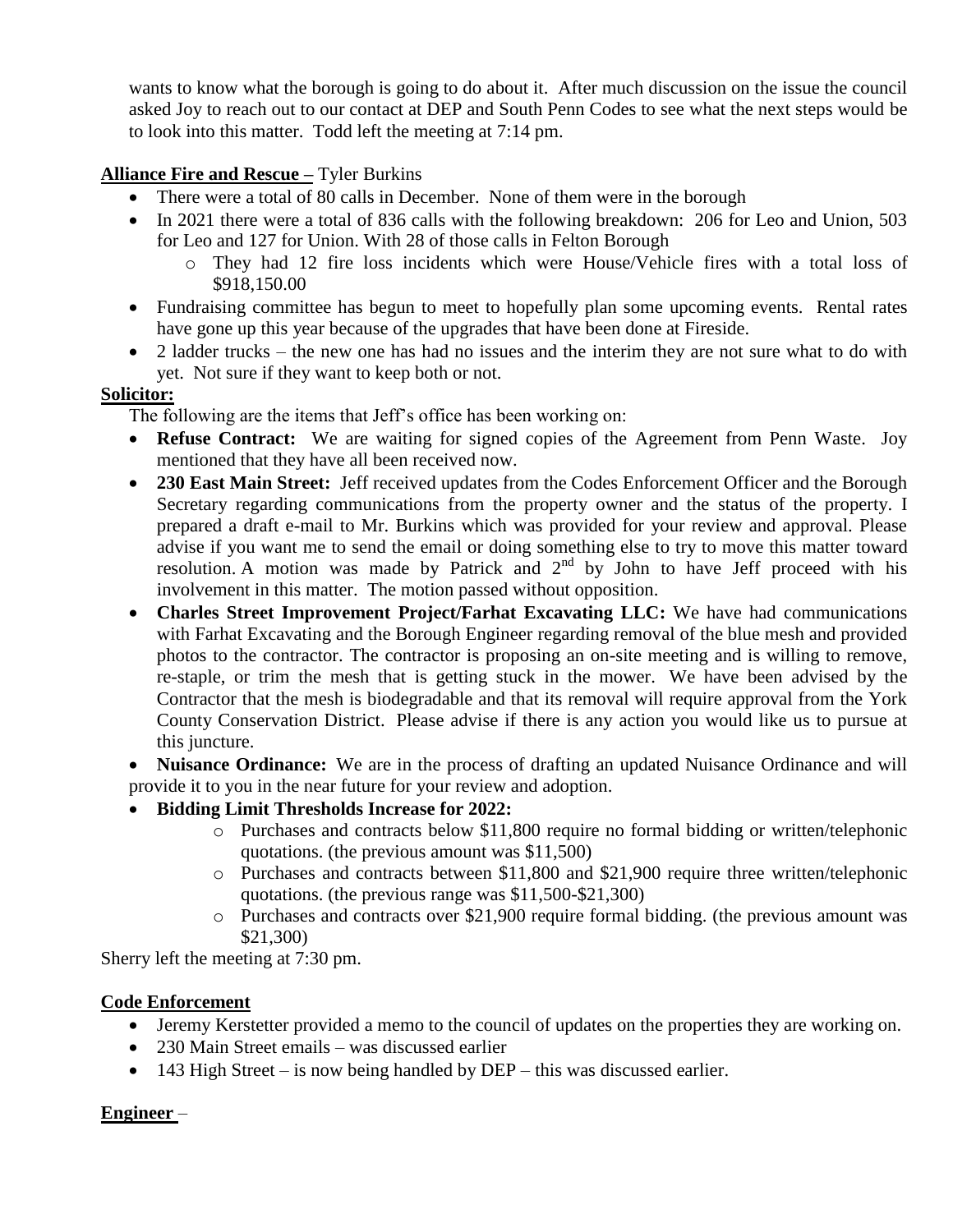• Church Avenue storm drain replacement has begun. They found that there is some plastic piping but it is over half full. It was decided to continue to replace this pipe since it is already clogged. Byron is monitoring the work.

### **Old Business:**

- **Pothole repairs**
- **Red Lion Ave Penn Dot Paving Project 2023** slated to take place in 2023 but not guaranteed. This gives the borough more time to look into the stormwater pipe replacements that need to be done in this area. The televising should have taken place already and we should have the results soon. Once we have them we can apply for some funding.
- o **DCNR Playground updates** Willow Playworks is installing playground equipment and we will need to spread the mulch as soon as possible. Joy will keep everyone updated as to when the playground is finished and the mulch has arrived. Joy made requests to the York County Commissioners for Marcellus Shale Money Reimbursements and we have already received \$20,928.43 which was the remainder of 2020 money and partial 2021 money.
- **Notary Information** After checking with the managers association. Joy found out that everyone had gone through the Pa Associations of Notaries. The cost will be \$360.00. A motion to approve Joy to take the notary training was made by James and  $2<sup>nd</sup>$  by Patrick. The motion passed without opposition.

# **New Business:**

- **Ambulance Report** there were 3 calls in November and none in December. There were a total of 23 calls in the borough in 2021. 4 calls were missed and had to go to the next due ambulance.
- **Met-Ed Holiday Lighting Cost** the cost to have Met-Ed install the outlets for the Christmas decorations to be lighted would come to a total cost of \$16,173.59 for 19 poles. The council decided to not pursue this project but asked if we could put them up without lighting them. Joy will find out.
- **DCED Multimodal Grant Denial Letter** we received a letter dated November 22<sup>nd</sup> that we did not get awarded the Multimodal Transportation Fund from the Commonwealth Financing Authority. We have not heard yet from the Penn Dot Multimodal grant program.
- **Beaver Street Bridge Replacement** The bridge replacement project has been placed on Penn Dot's project list for 2024 or later
- **Auditor position** was discussed earlier.
- **Fee Schedule Resolution 2022-01**. The fee schedule and resolution was presented to the council. A motion to approve Resolution 2022-01 Fee Schedule for 2022 was made by John and 2<sup>nd</sup> by Zac. The motion passed without opposition.
- **Resolution 2022-02 Refuse Fee** Resolution 2022-02 was presented to the council. A motion to approve Resolution 2022-02 making the quarterly refuse rate for 2022 at \$94 was made by Patrick and  $2<sup>nd</sup>$  by John. The motion passed without opposition.
- **Fire Police request for Dallastown Borough** for the following events was received: National day of prayer on 5/5/22, Memorial Day Parade 5/30/22, National Night Out 8/2/22, Recreation Carnival 8/16- 8/20/22, Halloween Parade 10/20/22, Witch Watch 10/31/22, Christmas in Dallastown 11/5/22 and Santa Comes to Town 11/26/22. A motion to approve the fire police to give assistance was made by Zac and  $2<sup>nd</sup>$  by Patrick. The motion passed without opposition.
- **Missed garbage collection** as per the borough's new contract with Penn Waste, the borough can enforce a \$500 penalty for a mass missed collection of 10 homes or more. The whole borough was missed on Monday, January  $3^{rd}$  and Thursday, January  $6^{th}$  but they did collect on Saturday, January  $8^{th}$ . A motion to enforce the \$500 penalty for the missed collection on January 3rd was made by Patrick and 2<sup>nd</sup> by James. The motion passed without opposition.